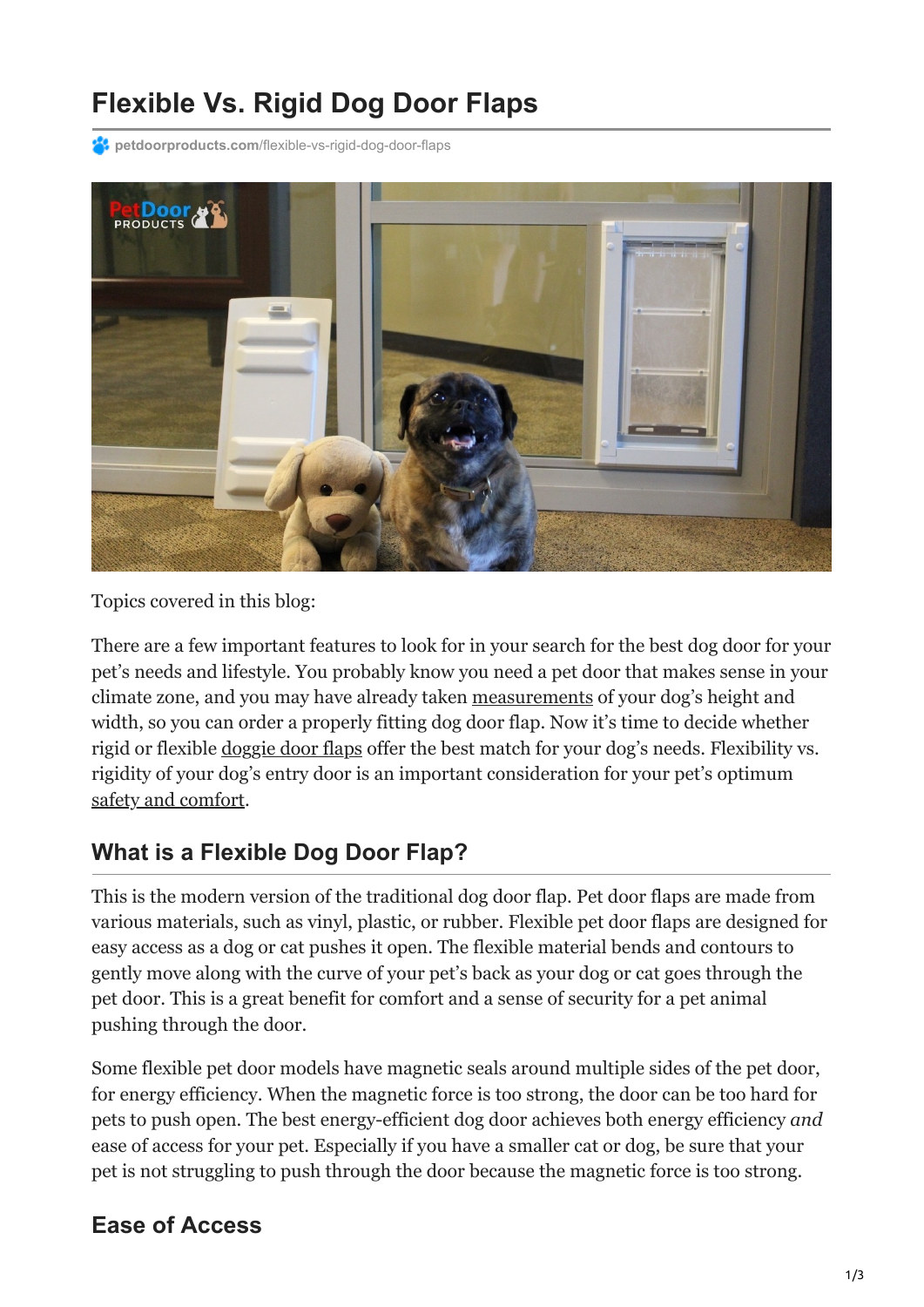Choose a pet door that has enough magnets to maintain optimum energy efficiency, but not an excessive number that makes the door too difficult for your pet to use comfortably and safely. For optimum *overall* [dog door efficiency,](https://petdoorproducts.com/should-i-upgrade-to-an-energy-efficient-doggie-door/) choose a design that balances the need for energy efficiency with the need for the door to be actually useful as a convenient entry and exit access for your dog.

# **Safety and Comfort**

Flexible dog and cat door flaps are generally recognized as safer than a rigid one. Using a rigid dog door flap risks pinching your dog's or cat's skin as they are trying to go through the door. Rigid dog doors are also less comfortable for a pet to walk under, especially if the door is too heavy. The stiff door does not have the needed flexibility to relax along the contours of the dog's back. By contrast, a [flexible pet door](https://petdoorproducts.com/why-choose-us/) is made of a highly durable and pliable material that relaxes and moves smoothly and comfortably along the shape of a dog's back.

## **Home Security**

Both rigid and flexible pet door manufacturers offer upgraded designs with home security features. Rigid pet doors can be designed with special locking mechanisms directly on the door. Flexible dog doors are often designed with an [optional sliding security door](https://petdoorproducts.com/do-it-yourself/) that slides sideways into position to cover the flexible flap and door opening, to which security locks can be added as desired.

*Electronic* door locks are available with a few models of rigid pet doors. This feature is not available for the sliding security cover for flexible flap doors. Prioritizing having an electronic lock, the choice is between the convenience of an electronic locking feature and the flexibility of a more comfortable door for the dog to use.

# **Weatherproofing and Energy Efficiency**

Electronic pet doors made with rigid door flaps are *not all weatherproof*. Is the pet door you choose going to be used as an inside-to-outside pet door? Or, will it connect your home's interior to the inside of your garage, or your covered porch or patio? If the door will open to an unprotected outdoor area, you may consider installing a pet door awning over your electronic pet door, to protect the door from the weather. Of course, dog door models built with weather protection are typically more energy efficient.

### **So, Which Is Better for My Dog – Rigid or Flexible Dog Door Flaps?**

Either a flexible or rigid flap for your pet door will give the pets and people in your home new freedom, improving the quality of life for all. As you can see, rigid and flexible pet doors offer advantages and disadvantages, depending upon your pet's needs and your own needs and preferences.